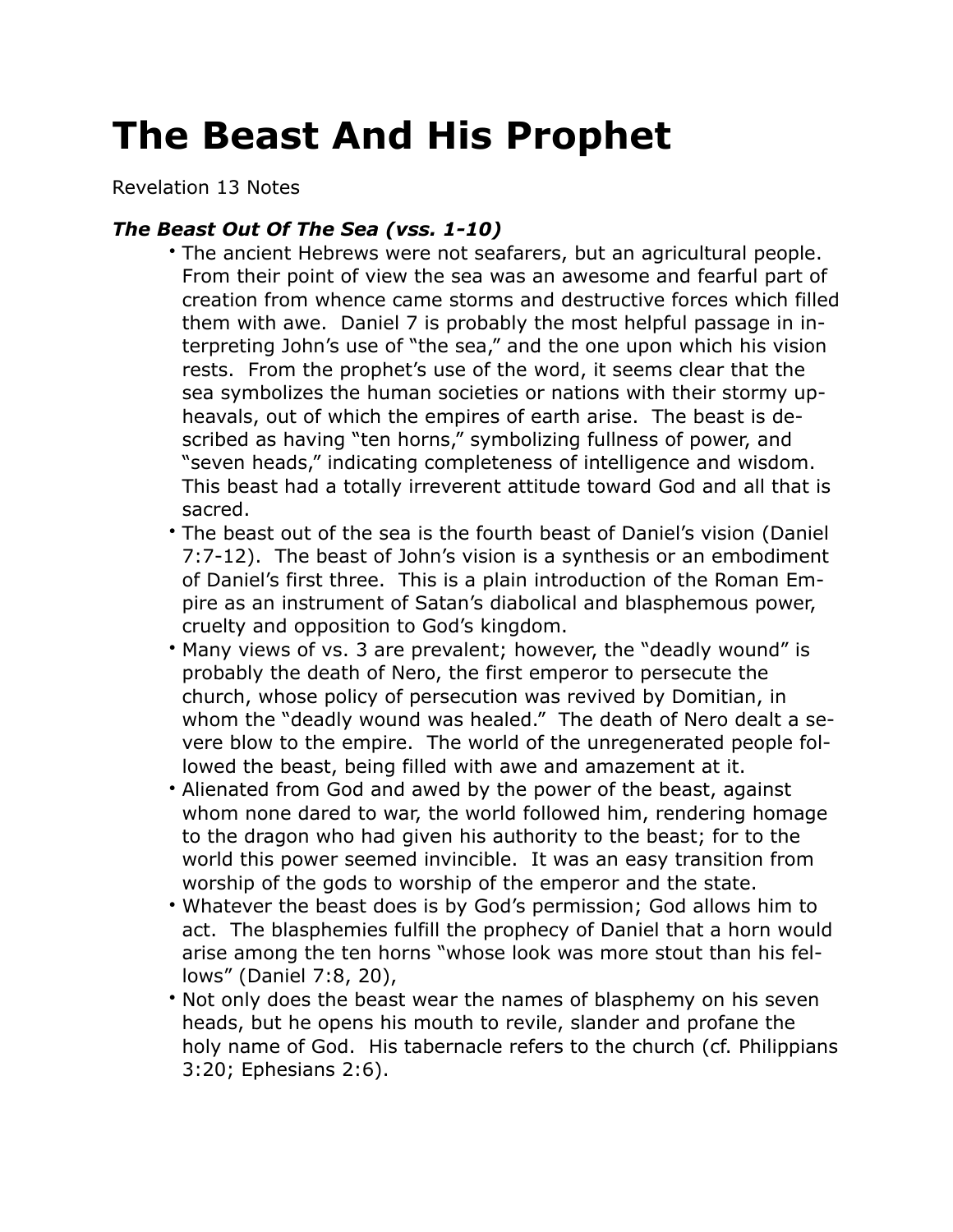- In the eyes of the world the beast was being victorious, but it was a momentary victory allowed by the Lord. The beast had made war against the witnesses and had overcome them, but only for a moment (11:7, 12). The "little horn" in Daniel's vision seems to represent the persecuting element of the Roman emperors, for not all persecute the church. The beast of John's vision was brought to an end through the judgment executed by the Lamb, in which the beast was cast into the lake of fire (19:19-20).
- Those of the earth, every tribe, people, tongue and nation over whom the beast executes authority, not only obey the emperor, but also pay homage to him by acknowledging him as god. However, there are exceptions, for a clean distinction is made between those who worship him and those whose names are written in the book of life.
- The exhortation embraces what had been taught about the Lamb being slain and the names written in His book from the foundation of the world; it also points to what is about to be said in vs. 10.
- If the saints follow the world's method of warfare by resisting with the sword, they will suffer the world's consequence of such methods. Therefore, they are to accept captivity or the sword; in doing so they clearly demonstrate the patience of the saints and their faith in God to give the victory in His own way.

## *The Beast Out Of The Earth (vss. 11-18)*

- The second beast, which speaks as a dragon, serves the cause of the great dragon, the devil, and he would also speak as the devil, whose word is a lie (John 8:44). This beast represents some aspect of false religion, one of the devil's means of deceiving and seducing people. To the people of John's day, this beast represented paganism in one of its most repulsive forms -- emperor worship.
- Emperor worship was enforced by the imperial power of the sea beast, supported or regulated in Asia by a delegated commune. This beast, symbolizing the proconsul, the political power, and the commune, the religious parliament of the geographical province, backed by the power of the empire, would insist that the earth dwellers worship the state symbolized in the emperor. This worship was emphasized under Domitian, in whom the "deadly wound" was healed.
- Miracles were signs from God affirming the word of His messenger. In contrast to this, the false prophet (16:13; 19:20; 20:10) must sustain his word and demands by the deception of false, imitation signs; deception is the very power of evil and sin.
- These signs of the beast were false. Signs of deception were meant to impress the heathen populace when the Roman dignitaries and the